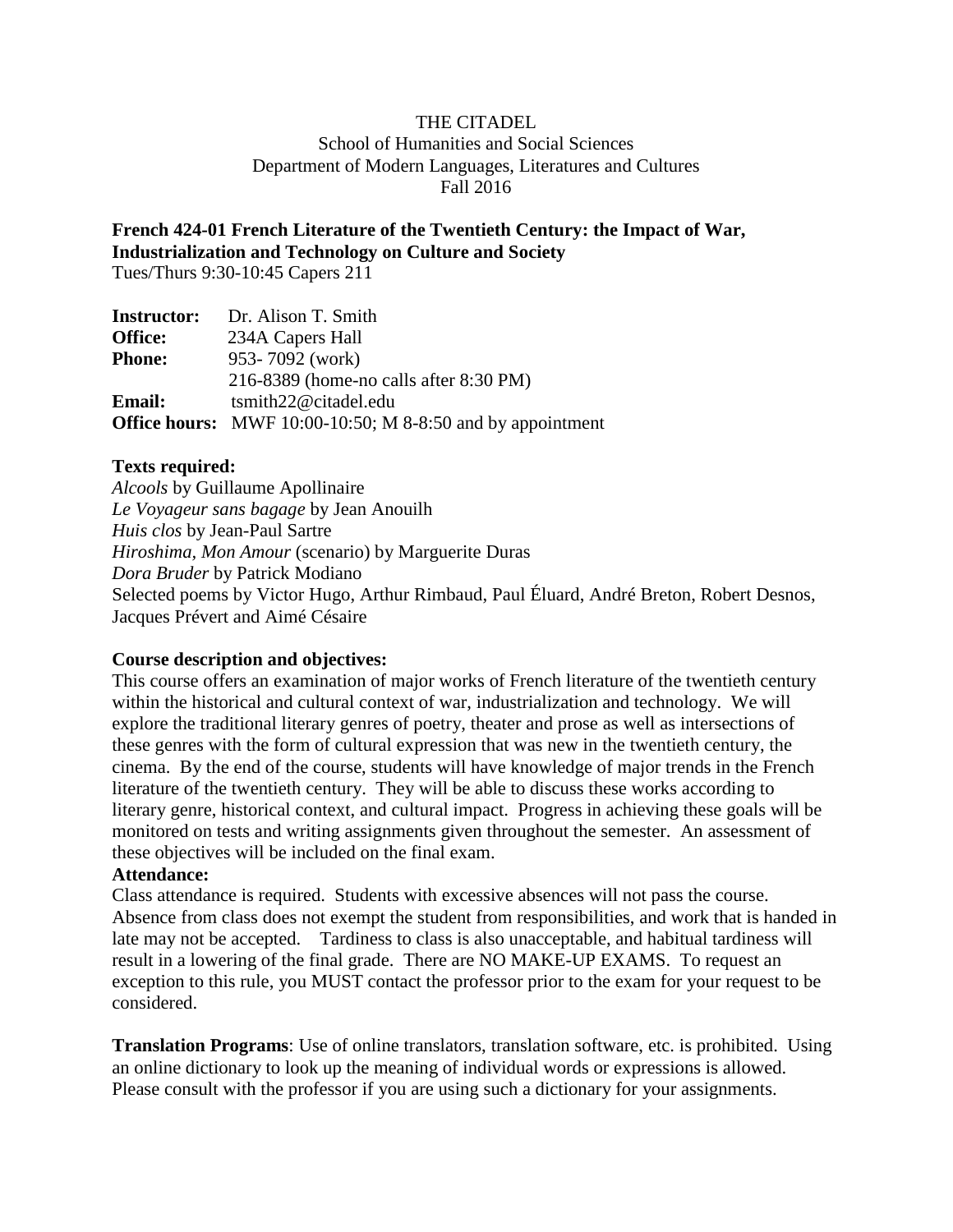**Electronic devices** (such as phones) must be turned off and put away during class unless they are being used for a purpose related to coursework and that use has been approved by the professor. Failure to do so will have a negative impact on your participation grade. Anything that interferes with your full engagement and participation in class will have a negative impact on your participation grade.

#### **Homework:**

Students should complete written assignments and readings for class on a consistent basis. Students must complete all work assigned by the instructor. The instructor will collect written assignments in addition to any oral assignments to be prepared for class. Only partial credit will be given for any assignment that is handed in late.

## **Participation:**

Students are expected to prepare thoroughly for each class and to participate actively in French during class. An evaluation of your participation in class is an important component of your grade, and your participation grade will be measured by consistent classroom efforts, a consistent effort to communicate in French, and attendance.

#### **Grade distribution:**

Class participation and preparation (includes quizzes and pop quizzes) 20% Homework (oral presentations and written assignments) 15% Rédactions 15% Tests 20% Collaborative class project10% Final exam 20%

## **Grading scale:**

| A | $90 - 100$   |
|---|--------------|
| B | 80-89        |
| C | $70 - 79$    |
| D | 60 - 69      |
| F | 59 and below |
|   |              |

All students are expected to adhere to the Honor Code. Students should be aware that violations include any type of cheating or copying of exams, quizzes, homework, and compositions, in addition to the use of online or other translation programs previously mentioned.

Any student eligible for and needing academic adjustments or accommodations because of a disability should speak with the instructor during office hours or outside of class.